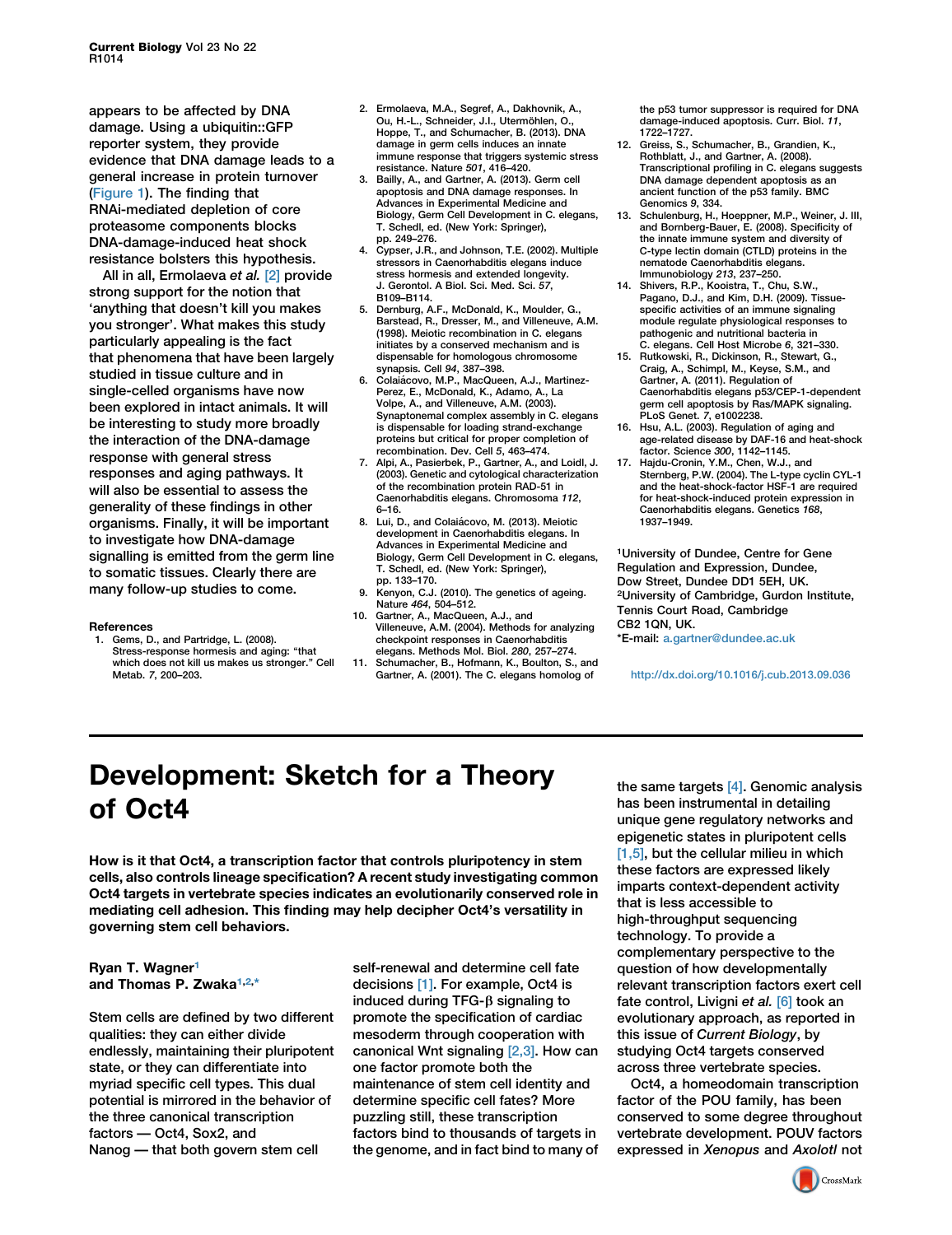<span id="page-1-0"></span>only are sufficient to rescue the self-renewal of mouse embryonic stem (mES) cells upon ablation of Oct4 [\[7\]](#page-2-0) but can replace Oct4 in the reprogramming of somatic cells as well [\[8\]](#page-2-0). Livigni et al. took advantage of this conservation to devise a forward screen for functionally relevant Oct4 targets by determining which genes are similarly regulated in human embryonic stem (hES) cells, mES cells, and Xenopus embryos [\[6\]](#page-2-0). Using this approach, the authors were able to narrow the large pool of conserved Oct4 targets identified in mES and hES cells by an order of magnitude.

POUV signaling in the Xenopus embryo involves three Oct4 homologs: Xlpou-25, 60, and 90, whose differential expression is needed to maintain POUV activity during early embryonic development through gastrulation. Microinjection of Xenopus embryos with antisense morpholinos targeting Xlpou-25, 60, and 90 ablates all POUV activity and causes a defect in gastrulation, namely, the convergent extension of neural and mesodermal tissues [\[6\]](#page-2-0). Analysis of the transcriptional profile of the xPOUV-depleted (xPVD) embryos at the late blastula and early gastrula stages identified 307 POUV-responsive genes, 201 of which have known or putative mammalian homologs. To identify which targets are conserved across vertebrate species, Livigni et al. cross-referenced their list of 201 targets with previously published chromatin immunoprecipitation (ChIP)-sequencing data, identifying Oct4 targets in mES cells (9,486 genes) and hES cells (4,649 genes), ultimately revealing 57 POUV-responsive genes that are conserved across all three vertebrate species. Strikingly, of the 57 genes that comprise this 'conserved network', over half are known regulators of cell adhesion and migration. This constitutes an 11-fold enrichment of this gene class over what would be expected by chance alone.

This evolutionary approach is provocative, but we should be cautious in interpreting the results. First, mES cells and hES cells exhibit very different cell biological and developmental properties and therefore may not simply be equivalents obtained from different species [9-12]. It would be interesting to see if additional gene classes would be identified in a more uniform set of samples. Second, at least one study has raised questions regarding the degree to which Oct4 is functionally conserved in vertebrates [\[13\]](#page-2-0), and other studies have shown that the Oct4 homolog in zebrafish diverged to take on a role in promoting endoderm specification [\[14\]](#page-2-0). It would be very interesting to see if a hierarchy of Oct4 functions could be determined by inclusion of additional species.

In translating their findings to mammalian cells, Livigni et al. observed that conditional ablation of Oct4 in mES cells as well as in mEpi-stem cells, which are pluripotent cells derived at the epiblast stage of embryonic development and thus reflect a later cell fate than ES cells, recapitulated the cell adhesion defect observed in xPVD embryos [\[6\]](#page-2-0). They identified the E-cadherin gene as a critical Oct4 target in maintaining cell adhesion and stem cell identity in these models. Furthermore, forced expression of E-cadherin could transiently rescue the gastrulation defects observed in xPVD embryos and suppress differentiation upon depletion of Oct4 in mES cells.

Given these tantalizing associations, how might E-cadherin serve as a pivotal molecule in Oct4's diverse activities? E-cadherin is an epithelial representative of a larger family of cadherin proteins that mediate cell–cell adhesion between cells with a similar extracellular landscape through homotypic interactions at the cell membrane. E-cadherin interactions are also imperative for maintaining epithelial identity, cell compartmentalization, and for mediating cell–cell signaling. A loss of E-cadherin expression correlates with the epithelial–mesenchymal transition, a migratory process that occurs during gastrulation and is recapitulated during tumor metastasis [\[15\].](#page-2-0) Induction of E-cadherin expression with LIF/BMP4 permanently reverts stem cells to a fully pluripotent state and restores lineage contribution in teratoma assays [\[9\]](#page-2-0). More recently, E-cadherin was reported to substitute for Oct4 in the reprogramming of mouse embryonic fibroblasts (MEFs) [\[16\]](#page-2-0), thus supporting the findings of Livigni et al.

It is unknown how Oct4 regulation of cell adhesion confers stem cell identity, or why disruption of this pathway manifests primarily in defects in differentiation. One possibility is that it promotes compartmentalization of stem cell progenitors, i.e., that Oct4 regulation of E-cadherin expression might spatially restrict a pool of homogenous progenitor cells through multiple stages of cell specification to ensure that there are sufficient numbers to populate each cell lineage. The fact that embryonic development arrests at the initial lineage specification event in Oct4-null and E-cadherin-null mice [\[17,18\]](#page-2-0), as well as  $x$ PVD embryos  $[6]$ , would seem to support this notion (Xenopus embryos do not form trophectoderm, so the initial specification event may occur during gastrulation). A related possibility is that Oct4 regulation of E-cadherin is important for maintaining the epithelial identity of pluripotent cells, perhaps to make them more receptive to differentiation cues. This hypothesis could be tested by replacing Oct4 with other factors known to maintain epithelial identity in cancer cells, for example, and asking if they can substitute for Oct4 during self-renewal or reprogramming. Lastly, Oct4 regulation of cell adhesion could serve to establish a cell-cell signaling network in the developing embryo. In addition to mediating cell–cell contact, the E-cadherin intracellular domain serves to integrate intracellular Wnt signaling, among other signaling cascades [\[15\].](#page-2-0) Such a paracrine signaling network might be important for maintaining homogeneity among pluripotent progenitors as well as enabling the embryo to respond to environmental fluctuations or differentiation cues.

Perhaps the most important conclusion to be drawn from the study of Livigni et al. is that biological functions are not as strictly compartmentalized as we sometimes wish them to be, and that even transcription factors that appear to be highly specialized can fill multiple roles. Even so, it will be necessary to use comprehensive systems biology approaches and modeling to truly understand the functional versatility of Oct4 and other developmentally vital transcription factors.

## References

- 1. Boyer, L.A., Lee, T.I., Cole, M.F., Johnstone, S.E., Levine, S.S., Zucker, J.P., Guenther, M.G., Kumar, R.M., Murray, H.L., Jenner, R.G., et al. (2005). Core transcriptional regulatory circuitry in human embryonic stem cells. Cell 122, 947–956.
- 2. Zeineddine, D., Papadimou, E., Chebli, K., Gineste, M., Liu, J., Grey, C., Thurig, S.,